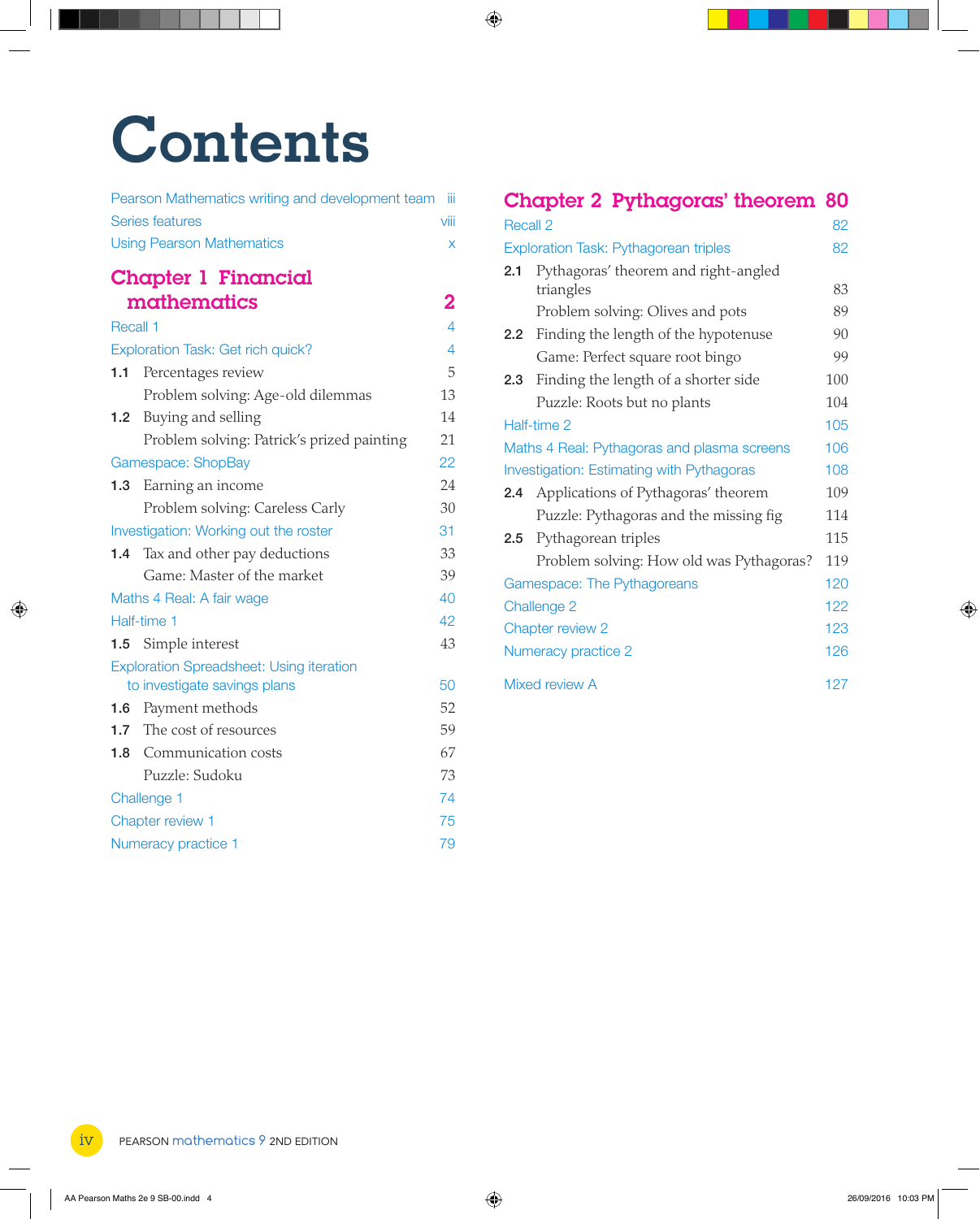|                                                 | <b>Chapter 3 Algebra</b>                          | 130 |
|-------------------------------------------------|---------------------------------------------------|-----|
| Recall 3                                        |                                                   |     |
|                                                 | Exploration Task: How many different areas of the |     |
|                                                 | same rectangle?                                   | 132 |
| 3.1                                             | Introducing index laws using variables            | 133 |
|                                                 | Problem solving: Square cubes                     | 141 |
|                                                 | Maths 4 Real: The digital world comes in          |     |
|                                                 | byte-sized bits                                   | 142 |
| 3.2                                             | More index laws and index properties              | 144 |
|                                                 | Puzzle: What is a 'googolplex'?                   | 155 |
|                                                 | 3.3 Scientific notation and significant figures   | 156 |
|                                                 | Problem solving: Stairway to the Moon             | 165 |
|                                                 | Gamespace: Super powers                           | 166 |
| 3.4                                             | Rearranging formulas                              | 168 |
|                                                 | Puzzle: In the prime of his life                  | 172 |
|                                                 | Half-time 3                                       | 173 |
| 3.5                                             | Expanding the brackets                            | 174 |
|                                                 | Problem solving: Divisibility dilemma?            | 181 |
| 3.6                                             | Expanding special products                        | 182 |
|                                                 | Problem solving: Oranges and apples               | 185 |
| 3.7                                             | Factorising using common factors                  | 186 |
|                                                 | Game: Matching expressions                        | 189 |
|                                                 | Investigation: Mr Gershwin's piano                | 190 |
| 3.8                                             | Factorising by grouping in pairs                  | 192 |
|                                                 | Puzzle: Trouble in variable paradise              | 197 |
|                                                 | Challenge 3                                       | 198 |
|                                                 | Chapter review 3                                  | 199 |
| Numeracy practice 3                             |                                                   |     |
|                                                 | Exploration STEM: Help find the best loan!        | 202 |
| Exploration STEM: Grow your own Pythagoras tree |                                                   |     |
| Exploration STEM: How healthy is your garden?   |                                                   |     |
| Exploration Coding: The bubble sort             |                                                   |     |

|                                        | <b>Chapter 4 Measurement</b>                 | 204 |  |
|----------------------------------------|----------------------------------------------|-----|--|
| Recall 4                               |                                              |     |  |
| <b>Exploration Task: Seeing double</b> |                                              |     |  |
| 4.1                                    | Perimeter                                    | 207 |  |
| 4.2                                    | Area                                         | 215 |  |
|                                        | Maths 4 Real: Veterinary maths               | 224 |  |
|                                        | Half-time 4                                  | 226 |  |
|                                        | 4.3 Surface area                             |     |  |
|                                        | Problem solving: Icosahedron                 | 234 |  |
|                                        | 4.4 Volume and capacity                      | 235 |  |
|                                        | Problem solving: Gold, set, match            | 241 |  |
|                                        | Exploration CAS: The properties of cylinders | 242 |  |
|                                        | Gamespace: Origami sports shirt              | 244 |  |
|                                        | Investigation: The humble milk carton        | 246 |  |
| Challenge 4                            |                                              |     |  |
| Chapter review 4                       |                                              | 248 |  |
| Numeracy practice 4                    |                                              | 252 |  |
| Mixed review B                         |                                              |     |  |
|                                        | <b>Chapter 5 Linear relationships 256</b>    |     |  |
| Recall 5                               |                                              |     |  |
|                                        | <b>Exploration Task: Straight lines</b>      | 258 |  |
| 5.1                                    | Solving linear equations                     | 259 |  |
|                                        | Problem solving: Burning down                | 267 |  |
|                                        | Gamespace: A day out                         | 268 |  |
| 5.2                                    | Solving problems using linear equations      | 270 |  |
|                                        | Problem solving: Fractions in fractions      |     |  |
|                                        | in fractions                                 | 272 |  |
| 5.3                                    | Coordinate geometry                          | 273 |  |
|                                        | Puzzle: Hitori                               | 277 |  |
| 5.4                                    | Plotting linear graphs                       | 278 |  |
|                                        | Problem solving: How many edges?             | 285 |  |
| Half-time 5                            |                                              |     |  |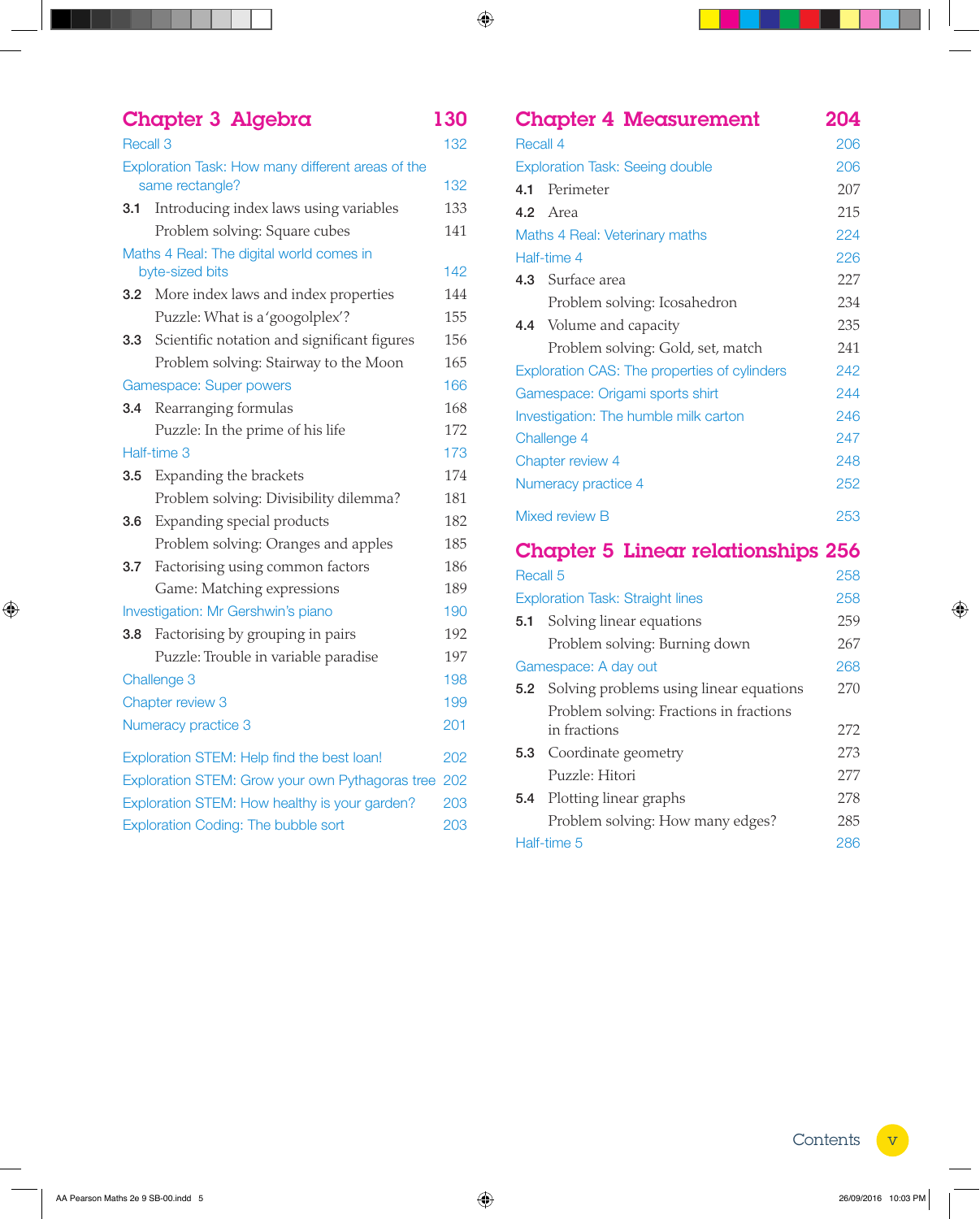| <b>5.5</b> Gradient |                                                               | 287        |
|---------------------|---------------------------------------------------------------|------------|
|                     | Problem solving: Lost in the desert                           | 296        |
|                     | <b>Exploration CAS: Linear relationships</b>                  | 297        |
| 5.6                 | Sketching linear graphs using the gradient<br>and y-intercept | 300        |
|                     | Game: Equation battleships                                    | 311        |
|                     | Maths 4 Real: Engineering and linear relationships            | 312        |
|                     | <b>5.7</b> Sketching linear graphs using intercepts           | 314        |
|                     | 5.8 Vertical and horizontal graphs                            | 318        |
|                     | Problem solving: Area of a rectangle                          | 321        |
|                     | Investigation: A fun park dilemma                             | 322        |
| Challenge 5         |                                                               |            |
| Chapter review 5    |                                                               | 325        |
|                     | Numeracy practice 5                                           | 329        |
|                     | <b>Chapter 6 Geometric</b>                                    |            |
|                     | reasoning                                                     | <b>330</b> |
| Recall 6            |                                                               | 332        |
|                     | Exploration Task: What makes two triangles                    |            |

|                                               | Exploration Task: What makes two triangles      |     |
|-----------------------------------------------|-------------------------------------------------|-----|
|                                               | similar to each other?                          | 332 |
|                                               | <b>6.1</b> Angle review                         | 333 |
|                                               | Game: Space invaders                            | 339 |
| Gamespace: Space race home                    |                                                 |     |
|                                               | 6.2 Triangles and congruency                    | 342 |
|                                               | Puzzle: Hexagon jigsaw                          | 349 |
|                                               | 6.3 Special quadrilaterals and their properties | 350 |
|                                               | Puzzle: Matchstick quadrilaterals               | 360 |
| Investigation: Exterior angle sum of polygons |                                                 |     |
| Half-time 6                                   |                                                 |     |
|                                               | <b>6.4</b> Enlarging and reducing               | 364 |
|                                               | Puzzle: What a star!                            | 370 |
|                                               | Exploration CAS: Enlarging or reducing a figure | 371 |
|                                               | <b>6.5</b> Similarity and similar triangles     | 374 |
|                                               | Puzzle: How many triangles?                     | 381 |
|                                               |                                                 |     |

| 6.6                                  | Solving problems using similar triangles                             | 382 |
|--------------------------------------|----------------------------------------------------------------------|-----|
|                                      | Problem solving: Curiously crossed                                   | 387 |
|                                      | Investigation: Measuring shadows to find heights                     | 388 |
| Maths 4 Real: Aspect ratio           |                                                                      |     |
|                                      | <b>6.7</b> Solids and nets                                           | 392 |
|                                      | Puzzle: Matching cubes                                               | 398 |
|                                      | Challenge 6                                                          | 399 |
| Chapter review 6                     |                                                                      |     |
|                                      | Numeracy practice 6                                                  | 404 |
|                                      | Mixed review C                                                       | 406 |
|                                      | Exploration STEM: What colours do you see?                           | 409 |
|                                      | Exploration STEM: How many fish in the sea?                          | 409 |
|                                      | Exploration Coding: What might I earn?                               | 409 |
|                                      | <b>Chapter 7 Trigonometry</b>                                        | 410 |
| Recall 7                             |                                                                      | 412 |
|                                      | Exploration Task: What's so special about<br>right-angled triangles? | 412 |
| 7.1                                  | Introduction to trigonometry                                         | 413 |
|                                      | Puzzle: Matchstick madness                                           | 417 |
| 7.2                                  | Trigonometric ratios                                                 | 418 |
| 7.3                                  | Using trigonometry to find side lengths                              | 425 |
|                                      | Half-time 7                                                          | 431 |
| 7.4                                  | Using trigonometry to find angles                                    | 432 |
|                                      | Puzzle: Sudoku                                                       | 437 |
|                                      | Investigation: Kicking goals in rugby                                | 438 |
|                                      | Gamespace: Adventure on Sohcahtoa Island                             | 440 |
|                                      | 7.5 Applications of trigonometry                                     | 442 |
|                                      | Problem solving: Finding the height<br>of a tree                     | 449 |
| Maths 4 Real: Air traffic controller |                                                                      | 450 |
| Challenge 7                          |                                                                      | 452 |
| Chapter review 7                     |                                                                      |     |
| Numeracy practice 7                  |                                                                      |     |
|                                      |                                                                      |     |